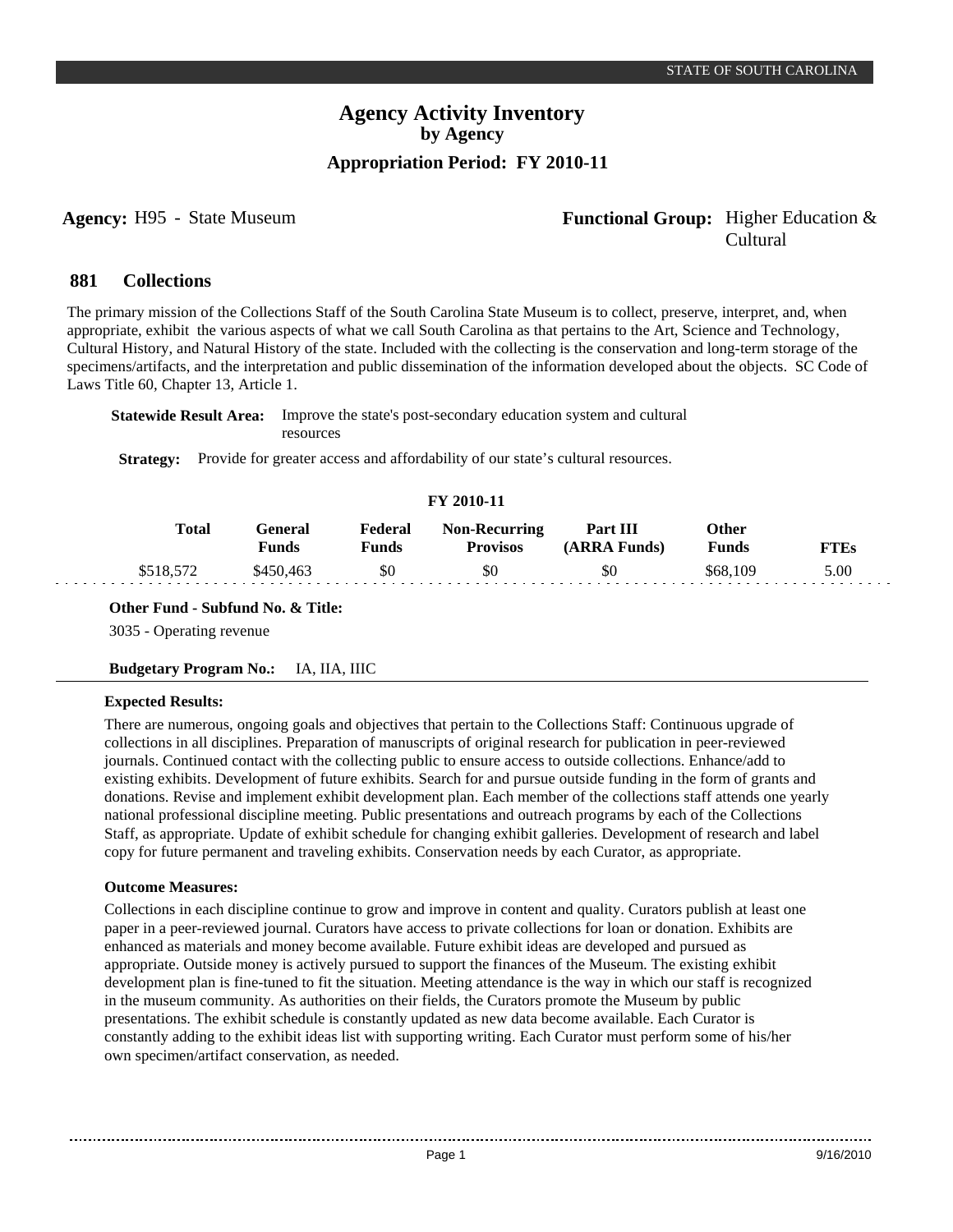## **Agency:** H95 - State Museum **Functional Group:** Higher Education & Cultural

#### **Education 882**

The purpose of the education activity at the South Carolina State Museum is to fulfill the educational direction of the museum by presenting quality, diverse learning experiences for a statewide audience consisting of the general public, students, teachers and specific constituent groups. The education activity supplements the K-12 curriculum with standards-based programs in art, natural history, science & technology and cultural history conducted at the museum and through its outreach program. All of these opportunities are supported by a dedicated group of 180 volunteers who, during the last fiscal year, contributed 88,000 hours of service to our statewide audiences. The museum presents a wide variety of exhibit-related and thematic programs, festivals and events throughout the year, as well as themed birthday parties, a series of summer day camps and overnight campins. The museum provides an outreach program consisting of StarLab, a portable planetarium, traveling exhibits available for rent to museums around the country. Museum staff and volunteers also present programs at schools, civic organizations and other cultural institutions throughout the state. Over the years, the museum has cultivated and maintained mutually beneficial partnerships with the education community, cultural, civic and other organizations. SC Code of Laws Title 60, Chapter 13, Article 1

**Statewide Result Area:** Improve the state's post-secondary education system and cultural resources

**Strategy:** Provide for greater access and affordability of our state's cultural resources.

|  |  | FY 2010-11 |
|--|--|------------|
|--|--|------------|

| Total     | General<br>Funds | Federal<br>Funds | <b>Non-Recurring</b><br><b>Provisos</b> | <b>Part III</b><br>(ARRA Funds) | Other<br>Funds |      |
|-----------|------------------|------------------|-----------------------------------------|---------------------------------|----------------|------|
| \$838,237 | .200<br>\$637    | \$0              | \$0                                     | \$0                             | 3201.037       | 8.00 |

**Other Fund - Subfund No. & Title:**

3035 - Operating revenue

### **Budgetary Program No.:** IA, IIC, IIE, IIIC

### **Expected Results:**

The expectations are that educational programs will assist the students and teachers with thematic programming developed in accordance to curriculum standards. Public programs, festivals and events throughout the year provide opportunities for enrichment and entertainment for a statewide audience as well as out-of-state visitors. All programs are designed to increase attendance, generate revenue, encourage repeat and first-time visitors and heighten awareness of the history, culture and resources of the state.

### **Outcome Measures:**

During the past fiscal year, 156,810 guests visited the museum, of these, 65,183 were students. Participation in museum education programming drew students from all 46 counties in South Carolina. Approximately 30,000 guests visited the museum for specific programs and events.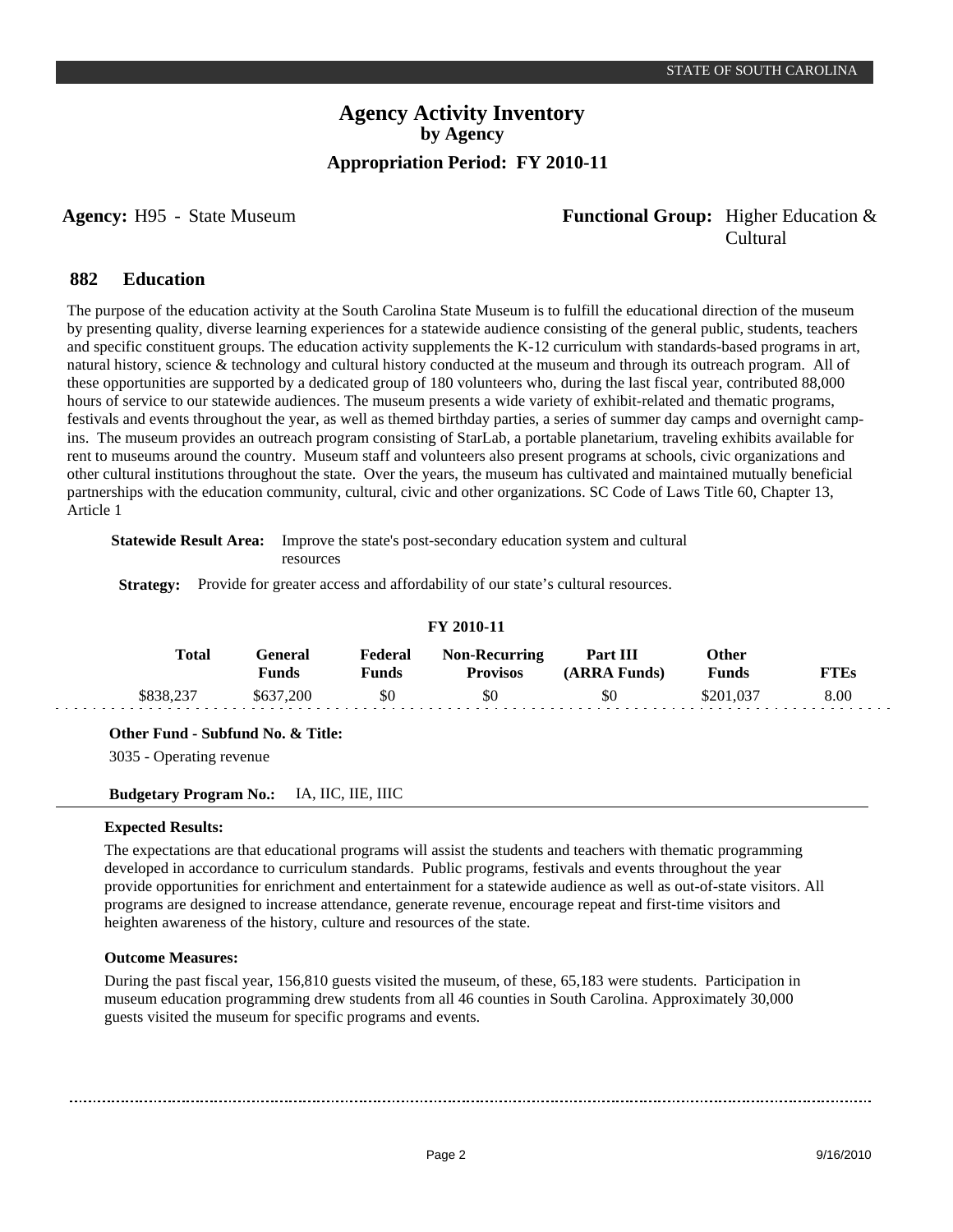## **Agency:** H95 - State Museum **Functional Group:** Higher Education & Cultural

#### **Exhibits 883**

Exhibit design and production is the activity which creatively designs and produces displays of collections, reproductions, explanatory graphic interpretations, and related audio-visual media, primarily about South Carolina's historical, scientific, natural history and artistic heritage. (Over 90,000 sq. ft. of exhibits, which includes 5 large changing galleries). The resulting exhibits and graphic panels, program signage, graphic support and promotional materials, are intended to educate, engage and inspire the school children, guests and outreach visitors of the SC State Museum. The exhibits are developed, produced, installed and maintained as permanent, changing and traveling exhibits, experienced by Museum guests, school children, and visitors to museums around the state who use our traveling exhibit or consulting services. SC Code of Laws Title 60, Chapter 13, Article 1

**Statewide Result Area:** Improve the state's post-secondary education system and cultural resources

**Strategy:** Provide for greater access and affordability of our state's cultural resources.

#### **FY 2010-11**

| <b>Total</b> | <b>Feneral</b><br>Funds | Federal<br>Funds | <b>Non-Recurring</b><br><b>Provisos</b> | Part III<br>(ARRA Funds) | Other<br><b>Funds</b> | TTES |
|--------------|-------------------------|------------------|-----------------------------------------|--------------------------|-----------------------|------|
| \$811,424    | \$692,761               | \$0              | \$0                                     | \$0                      | \$118,663             | 7.00 |

**Other Fund - Subfund No. & Title:**

3035 - Operating revenue

**Budgetary Program No.:** IA, IIB, IIIC

### **Expected Results:**

The SC State Museum offers a variety of permanent and changing exhibits that are intended to be engaging, educational and entertaining, whose purpose is to supplement and complement many of the state's educational curriculum standards. (Over 90,000 sq. ft. of exhibits, which includes 5 large changing galleries). Increased school attendance should result. The Museum's exhibits are also produced to inspire imagination and provide hands-on and three dimensional learning experiences for guests of all ages. General attendance should increase from the previous fiscal year.

#### **Outcome Measures:**

Exhibit design and production is the activity which creatively designs and produces displays of collections, reproductions, explanatory graphic interpretations, and related audio-visual media, primarily about South Carolina's historical, scientific, natural history and artistic heritage. (Over 90,000 sq. ft. of exhibits, which includes 5 large changing galleries). The resulting exhibits and graphic panels, program signage, graphic support and promotional materials, are intended to educate, engage and inspire the school children, guests and outreach visitors of the SC State Museum. The exhibits are developed, produced, installed and maintained as permanent, changing and traveling exhibits, experienced by Museum guests, school children, and visitors to museums around the state who use our traveling exhibit or consulting services. SC Code of Laws Title 60, Chapter 13, Article 1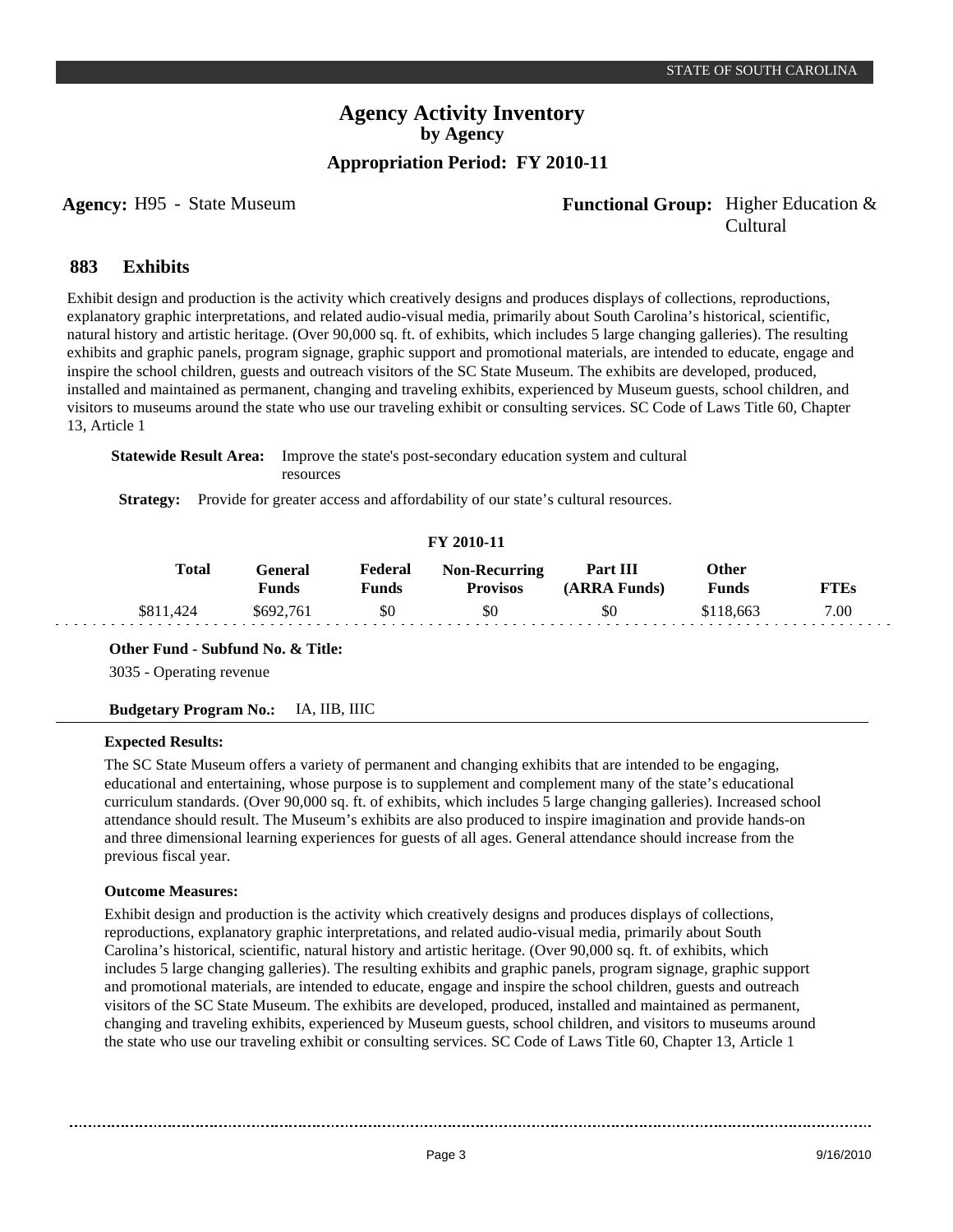## **Agency:** H95 - State Museum **Functional Group:** Higher Education & Cultural

#### **Operations 884**

OPERATIONS at the SC State Museum is primarily concerned with drawing visitors to the museum and serving them once they are here. It encompasses the activities of marketing/advertising (print, broadcast, outdoor, public/media relations, etc.), guest services (ticket sales, museum store, visitor assistance, etc.) and facility rentals (offers unique spaces to businesses, civic/cultural and other public groups for a wide variety of events) with the ultimate goal of producing goodwill throughout the community and state, increasing the public's attendance of the museum and its appreciation for the importance of South Carolina to the nation's culture and history. SC Code of Laws Title 60, Chapter 13, Article 1

**Statewide Result Area:** Improve the state's post-secondary education system and cultural resources

**Strategy:** Provide for a greater level of South Carolina based, derived cultural opportunities.

### **FY 2010-11**

| <b>Total</b>            | General<br>Funds | Federal<br>पmds । | <b>Non-Recurring</b><br><b>Provisos</b> | Part III<br>(ARRA Funds) | Other<br><b>Funds</b> | FTEs |
|-------------------------|------------------|-------------------|-----------------------------------------|--------------------------|-----------------------|------|
| 1.251937<br>91, 201, 70 | .088             | \$0               | \$0                                     | \$0                      | \$1,020,849           | 6.00 |

### **Other Fund - Subfund No. & Title:**

3035 - Operating revenue

### **Budgetary Program No.:** IA, IC, IIE, IIF, IIIC

### **Expected Results:**

The activities of the museum's operations are expected to increase earned revenue, which is used to further the museum's mission to inspire and enrich the public of South Carolina. This is achieved through innovative, entrepreneurial efforts in marketing, which promote the museum's educational and cultural offerings and increase attendance/tourism in the state and city, and which also supports the state's largest industry; through guest services which generate revenue through admissions, food, and store sales and further enhance the guests' experience; and through facility rentals, which provide significant revenue through rental fees while also introducing the museum to members of groups who will subsequently bring their families and friends to enjoy the museum's cultural, educational, and recreational benefits.

### **Outcome Measures:**

OPERATIONS at the SC State Museum is primarily concerned with drawing visitors to the museum and serving them once they are here. It encompasses the activities of marketing/advertising (print, broadcast, outdoor, public/media relations, etc.), guest services (ticket sales, museum store, visitor assistance, etc.) and facility rentals (offers unique spaces to businesses, civic/cultural and other public groups for a wide variety of events) with the ultimate goal of producing goodwill throughout the community and state, increasing the public's attendance of the museum and its appreciation for the importance of South Carolina to the nation's culture and history. SC Code of Laws Title 60, Chapter 13, Article 1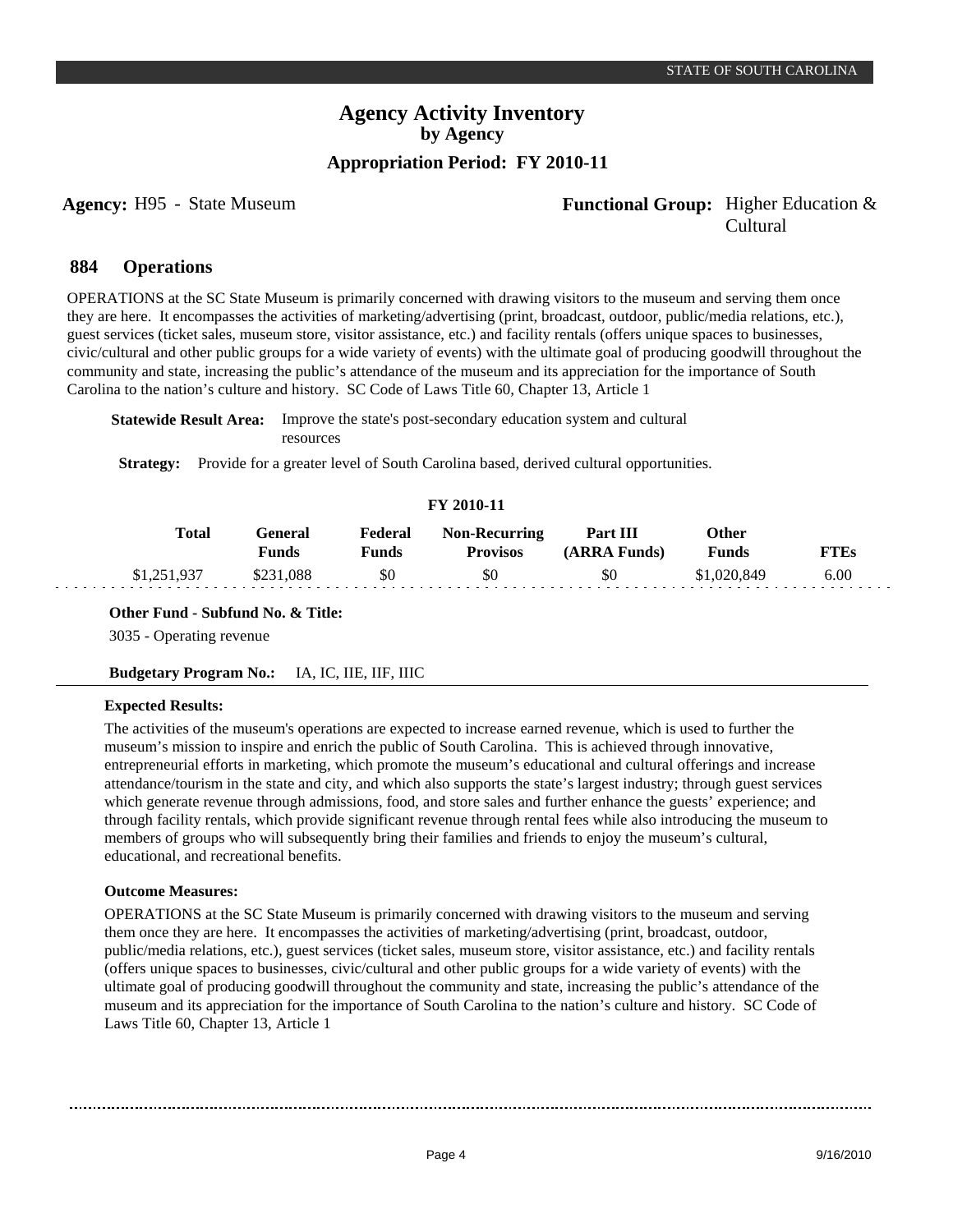## **Agency:** H95 - State Museum **-** *Functional Group:* Higher Education & Cultural

#### **Facilities 885**

Public Safety and Building Services provides services that insure the security, safety and comfort of the Museum's collections and exhibits, the building and its environment, and especially Museum guests, volunteers and staff . Security and safety procedures have been established to handle a wide variety of situations, both during regular 7-day-a-week operational hours and evening events, including first responder first aid. The building interiors are well kept and secure. Facility rental events are provided room set-up, monitoring, cleaning, and related assistance. 24 hour security monitoring of the Museum, including monitoring smoke, heat & fire alarms of the entire building (over 360,000 sq. ft.), help to insure the preservation of the state's collection of natural and cultural treasures. Museum area covered is over 217,000 sq. ft. SC Code of Laws Title 60, Chapter 13, Article 1

**Statewide Result Area:** Improve the state's post-secondary education system and cultural resources

**Strategy:** Provide for a greater level of South Carolina based, derived cultural opportunities.

#### **FY 2010-11**

| <b>Total</b> | General<br>Funds | Federal<br>Funds | <b>Non-Recurring</b><br><b>Provisos</b> | Part III<br>(ARRA Funds) | Other<br>Funds | FTEs |
|--------------|------------------|------------------|-----------------------------------------|--------------------------|----------------|------|
| \$350,014    | \$185.391        | \$0              | \$0                                     | \$0                      | \$164.623      | 7.00 |

**Other Fund - Subfund No. & Title:**

3035 - Operating revenue

**Budgetary Program No.:** IA, IIB, IIIC

#### **Expected Results:**

The building or its collection storage rooms will experience no security entry violations resulting in theft or damage. No collection item is stolen while on exhibit. Facility Use room rentals will increase with quality service. Guest complaints are less than the year before. Overall cleanliness and adequate security coverage should reduce vandalism to state property.

### **Outcome Measures:**

Public Safety and Building Services provides services that insure the security, safety and comfort of the Museum's collections and exhibits, the building and its environment, and especially Museum guests, volunteers and staff . Security and safety procedures have been established to handle a wide variety of situations, both during regular 7-day-a-week operational hours and evening events, including first responder first aid. The building interiors are well kept and secure. Facility rental events are provided room set-up, monitoring, cleaning, and related assistance. Security monitoring of the Museum, including monitoring smoke, heat & fire alarms of the entire building (over 360,000 sq. ft.), help to insure the preservation of the state's collection of natural and cultural treasures. Museum area covered is over 217,000 sq. ft.SC Code of Laws Title 60, Chapter 13, Article 1

**Agency:** H95 - State Museum **-** *Functional Group:* Higher Education &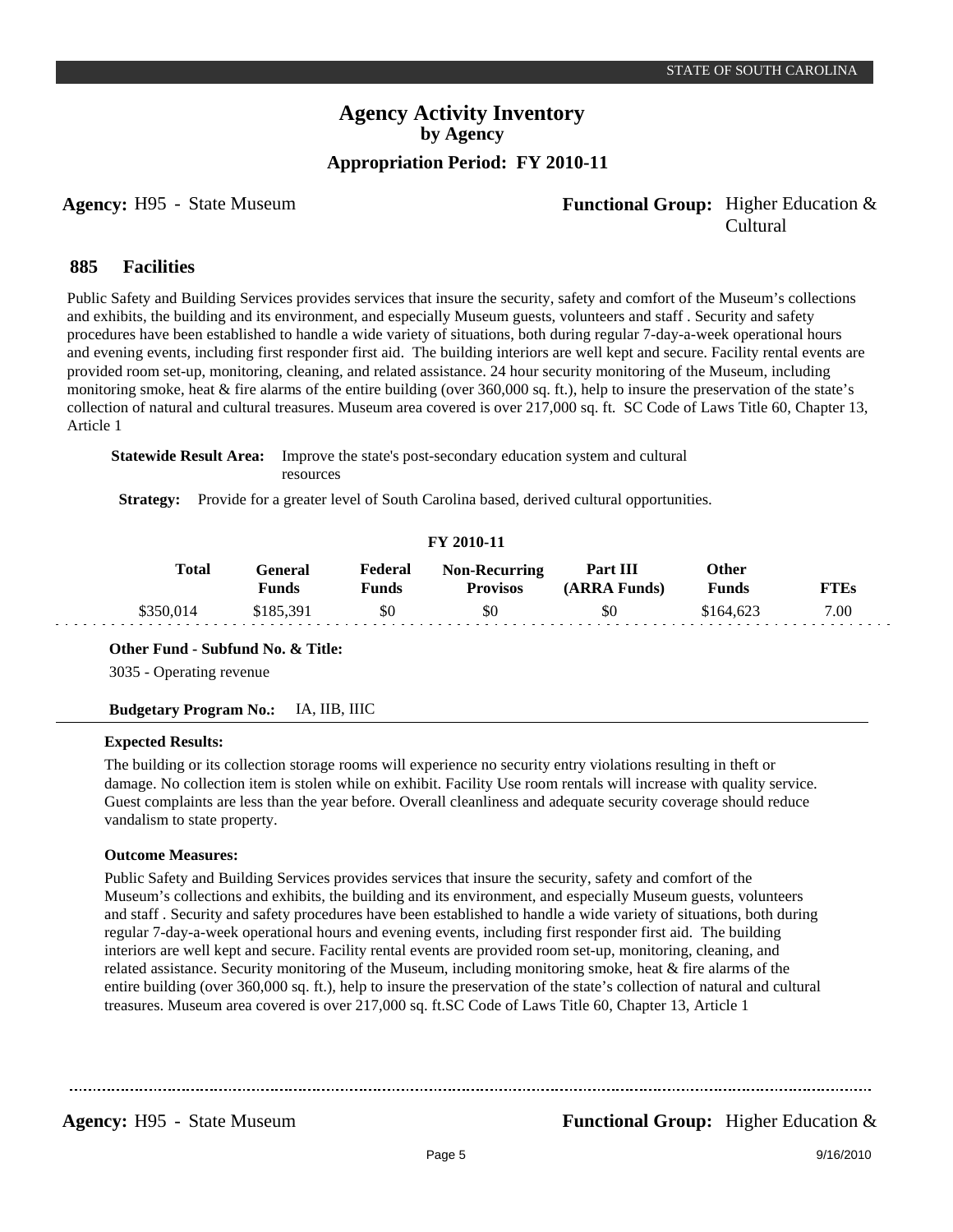## Cultural

#### **Administration 886**

Administration provides executive leadership, strategic direction, financial services, human resources, and IT management. SC Code of Laws Title 60, Chapter 13, Article 1

**Statewide Result Area:** Improve the state's post-secondary education system and cultural resources

**Strategy:** Administration

| FY 2010-11 |           |                         |                         |                                  |                          |                       |             |
|------------|-----------|-------------------------|-------------------------|----------------------------------|--------------------------|-----------------------|-------------|
|            | Total     | General<br><b>Funds</b> | Federal<br><b>Funds</b> | Non-Recurring<br><b>Provisos</b> | Part III<br>(ARRA Funds) | Other<br><b>Funds</b> | <b>FTEs</b> |
|            | \$681,904 | \$586,685               | \$0                     | \$0                              | \$0                      | \$95.219              | 7.00        |

### **Other Fund - Subfund No. & Title:**

3035 - Operating revenue

#### **Budgetary Program No.:** IA, IIIC

#### **Expected Results:**

Fulfill the agency's mission of positively impacting the lives of its visitors through excellence in programming and exhibits. To provide excellence in staff support to the other areas.

#### **Outcome Measures:**

Administration provides executive leadership, strategic direction, financial services, human resources, and IT management. SC Code of Laws Title 60, Chapter 13, Article 1

**Agency:** H95 - State Museum **Functional Group:** Higher Education & Cultural

#### **General Fund Proviso 1736**

Pass Thru funds

**Statewide Result Area:** Improve the state's post-secondary education system and cultural resources

**Strategy:** Provide for a greater level of South Carolina based, derived cultural opportunities.

|       |                  |                         | FY 2010-11                              |                          |                       |             |
|-------|------------------|-------------------------|-----------------------------------------|--------------------------|-----------------------|-------------|
| Total | General<br>Funds | Federal<br><b>Funds</b> | <b>Non-Recurring</b><br><b>Provisos</b> | Part III<br>(ARRA Funds) | Other<br><b>Funds</b> | <b>FTEs</b> |
| \$0   | \$0              | \$0                     | \$0                                     | \$0                      | \$0                   | 0.00        |
|       |                  |                         | Page 6                                  |                          |                       | 9/16/2010   |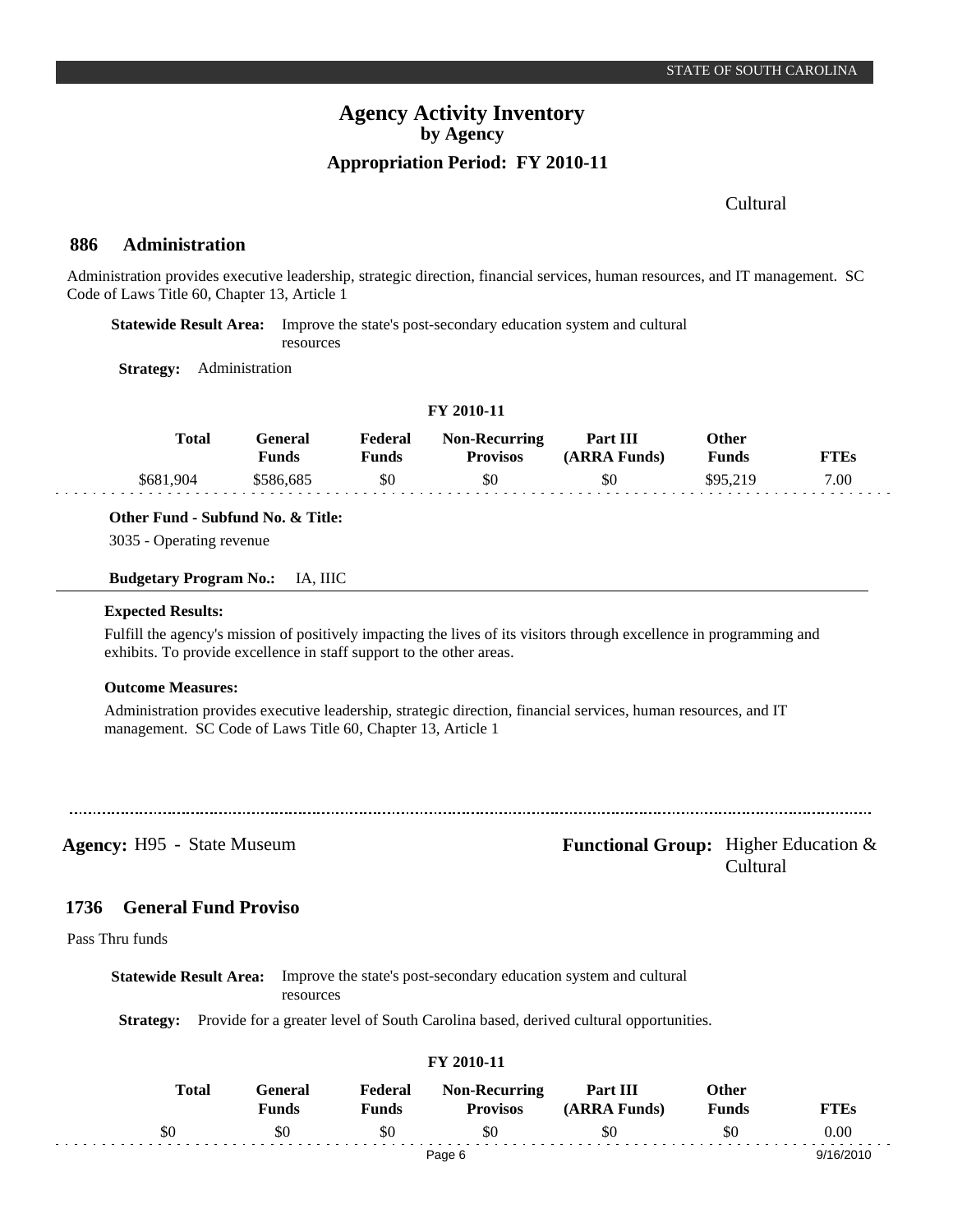**Other Fund - Subfund No. & Title:**

**Budgetary Program No.:** IA

#### **Expected Results:**

Transfer of money as per Provisos 31.9 and 31.10 which for one year suspends the museum rent payment and redirects \$1,800,000 back to the General Fund

#### **Outcome Measures:**

Proviso was eliminated

**Agency:** H95 - State Museum **- Functional Group:** Higher Education & Cultural

#### **SC Hall of Fame 1736**

Pass Thru funds

**Statewide Result Area:** Improve the state's post-secondary education system and cultural resources

**Strategy:** Provide for a greater level of South Carolina based, derived cultural opportunities.

### **FY 2010-11**

| <b>Total</b> | General<br>Funds | Federal<br>Funds | <b>Non-Recurring</b><br><b>Provisos</b> | Part III<br>(ARRA Funds) | Other<br>Funds | TEs  |
|--------------|------------------|------------------|-----------------------------------------|--------------------------|----------------|------|
|              | \$0              |                  | \$0                                     | \$0                      | 30             | 0.00 |

**Other Fund - Subfund No. & Title:**

**Budgetary Program No.:** IA

**Expected Results:** Transfer of money.

**Outcome Measures:**

Pass thru funds were not appropriated in 2010/2011